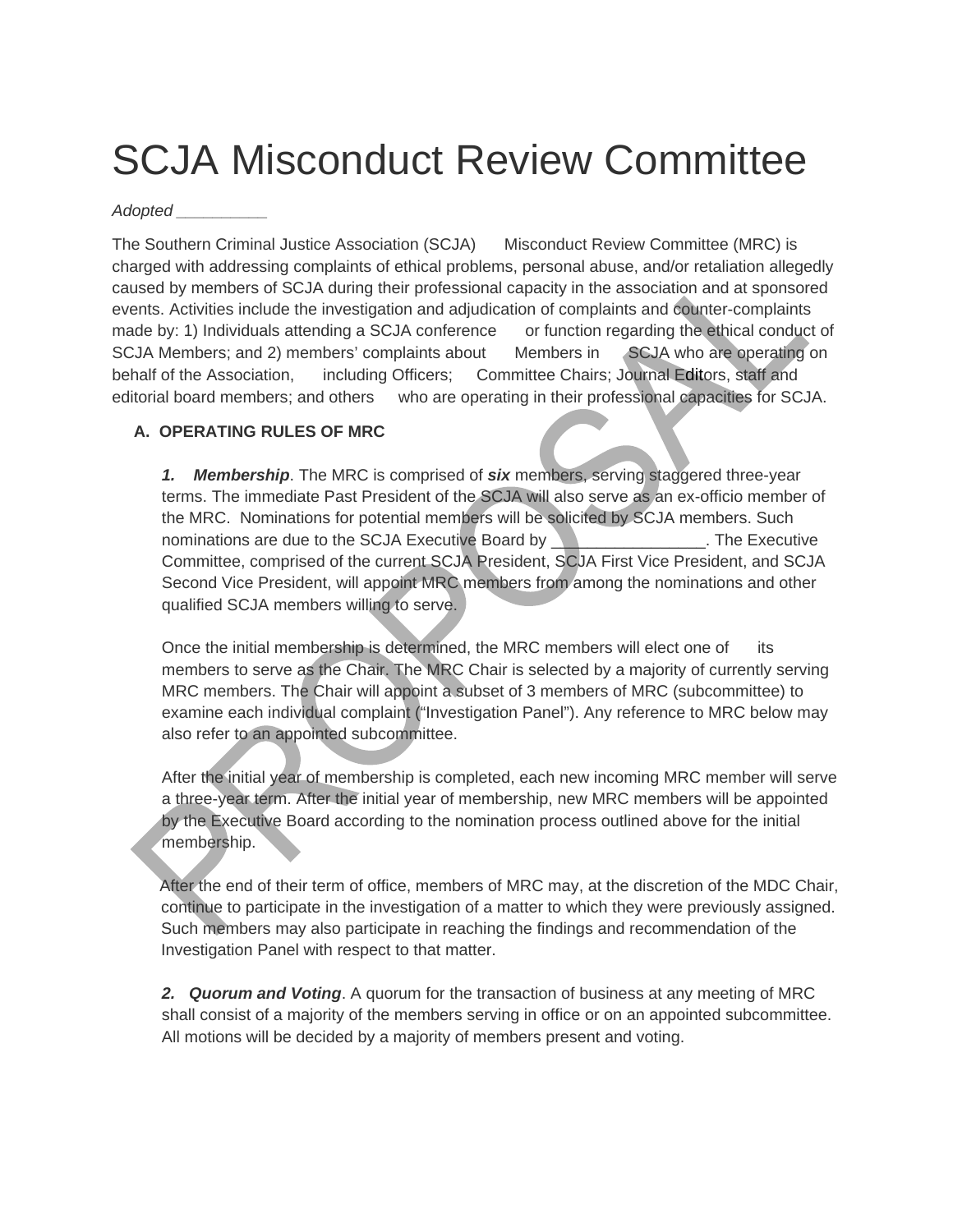Any action of MRC that could be taken at an in-person meeting may be taken without an inperson meeting upon the affirmative majority vote, in writing, including by electronic communication, of all members of MRC then in office or of the given subcommittee .

*3. Code of Conduct.* Members of the MRC will be subject to the SCJA Member's Code of Conduct. No member of the MRC shall participate in the deliberations or decision of any matter with respect to which the member has a conflict of interest. In the event of such a conflict, the member should inform the MRC and recuse themselves from any deliberation or decision on the matter. This provision will not apply when **itself is the complainant.** 

**4.** *Types of Complaints.* The Committee will not consider disputes being actively litigated by another organization, as exhibited by an initial complaint filed in court or a charge filed with an administrative agency or in a criminal court. The MRC will also not consider disputes that are currently being reviewed by another professional body. If timely, parties to a dispute are free to bring their allegations to the MRC after a dispute has been litigated, after a professional body has rendered its decision or has been tabled for review by another organization. Members of SCJA are obliged to respond to the informational needs of the MRC and its representatives.

A complaint may not be accepted or initiated if it is received more than 24 months after the alleged conduct either occurred or was discovered, except as set forth below. A complaint received after the 24-month time limit set forth in this paragraph may be accepted only if the Chair determines that there is good cause for the complaint not to have been filed within the 24-month time limit. No complaint will be considered if it is received more than five years after the alleged conduct occurred or was discovered.

Although the MRC will investigate complaints related to participation in the SCJA conference and SCJA-related activities, it does not investigate complaints about criminologists and criminal justice practitioners that do not involve the SCJA nor does it consider complaints about editorial decisions of the *American Journal of Criminal Justice* unless the complaint relates to one of the policies covered by the MRC.

*5. Confidentiality***.** The filing of a complaint and all related proceedings shall be kept confidential to the fullest extent possible under applicable laws by the MRC, the investigators, and the SCJA President prior to a final determination of the matter. The identity of the complainant and accused will only be known by SCJA legal counsel, complainant and accused. Grievances considered by the MRC will reference person X, person Y and so forth regarding the involvement of complainant and accused.

## **B. SUBMITTING AN INDIVIDUAL GRIEVANCE**

Individuals who believe they have been the subject of conduct in violation of SCJA's policies **Submit a Formal Complaint to MRC.** Individuals may submit a grievance or concern using the SCJA reporting platfor[m. T](https://secure.ethicspoint.com/domain/media/en/gui/61473/index.html)his confidential reporting tool assists SCJA with reports of alleged violations of the SCJA Anti-Harassment Policy. If any actions that may be in violation of the SCJA Anti-Harassment Policy are observed or reported to any SCJA staff member, Executive Board member, conference attendee, or venue employee, and there is a question of immediate physical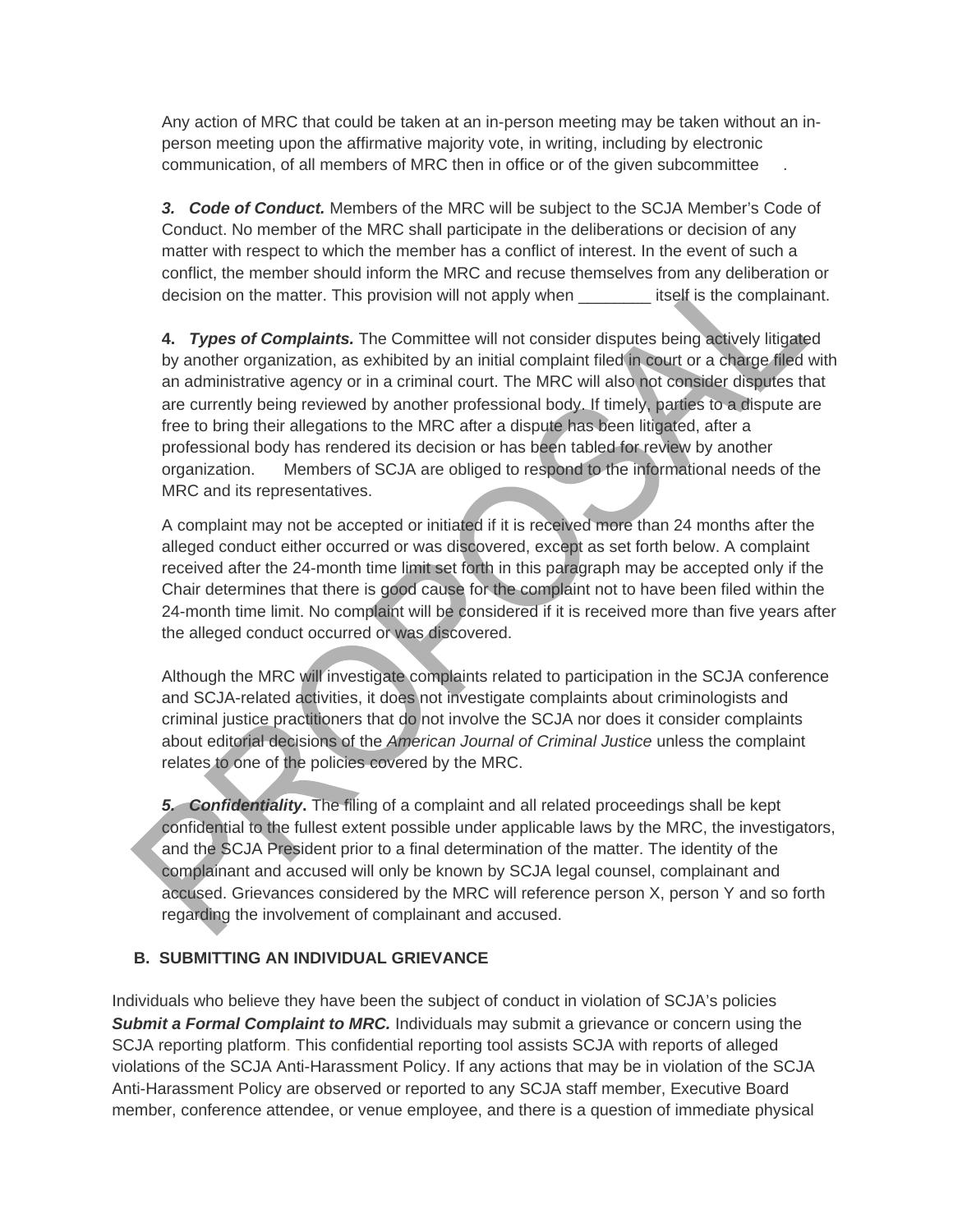danger, steps should be taken to ensure immediate safety of all attendees and staff, regardless of any complaint procedure that may follow.

**a. Acknowledgement of a Complaint.** Upon receipt of a complaint via the online incident reporting platform, legal counsel shall communicate to the complainant that the complaint has been received as soon as possible and no later than within 3 business days. The complainant must provide their identity in order for a complaint to be reviewed by the MRC. As noted previously, the identity of the complainant and accused will only be known by SCJA legal counsel.

*b. Preliminary Screening of a Complaint.* The complaint will initially be reviewed by legal counsel to SCJA. If the initial review shows that the complaint does not include all the information required or is untimely, legal counsel shall inform the complainant and provide them with thirty (30) days to provide additional information. If the complainant fails to provide additional information within 30 days of being contacted by the Chair or their designee, or the matter was untimely, the matter will be closed, and the complainant will be so notified.

Once a determination is made that the complaint is timely and complete, the Chair and the SCJA President or their designee shall then evaluate whether there is a viable claim for the MRC to consider. A viable claim shall exist when the allegations, if proved, would in the judgment of the Chair and the President or their designee constitute a major violation of the policies and standards in Section A. If a viable claim is determined to exist, a formal case will be initiated, and the complainant will be notified within 15 business days of the acknowledgement of receipt of the claim. If a determination is made that a viable claim does not exist, the complaint will be dismissed, and the complainant shall be notified within 15 business days of the acknowledgement of the complaint. The complainant will then have 15 business days to seek reconsideration of this decision. If reconsideration is sought, the Chair shall appoint within 15 business days three members of the MRC randomly selected to review the complaint in addition to the complainant's request for reconsideration (Review Committee). If the Review Committee determines there is a viable claim and overturns the initial decision, a formal case is initiated, and the complainant will be notified within 15 business days. If the Review Committee affirms there is not a viable claim, the complaint will be dismissed, and the complainant shall be notified. The Review Committee shall have 15 business days of being appointed to review the complaint to reach a decision.

If a formal complaint is initiated, the Chair will appoint an Investigation Panel of three members and provide all relevant materials to the Investigation Panel regarding the complaint. The Investigation Panel will be responsible for equal distribution of the workload,

*c. Investigation.* The Investigation Panel will conduct an appropriate investigation, which includes interviewing both/all parties and any witnesses to the incident identified by either party, as well as reviewing relevant documentation. If the respondent to a complaint is a staff member, officer, or member of the *AJCJ* editorial staff, the Investigation Panel may recommend at this time that the respondent be temporarily relieved from their SCJA responsibilities directly related to the allegations for the duration of the investigation. This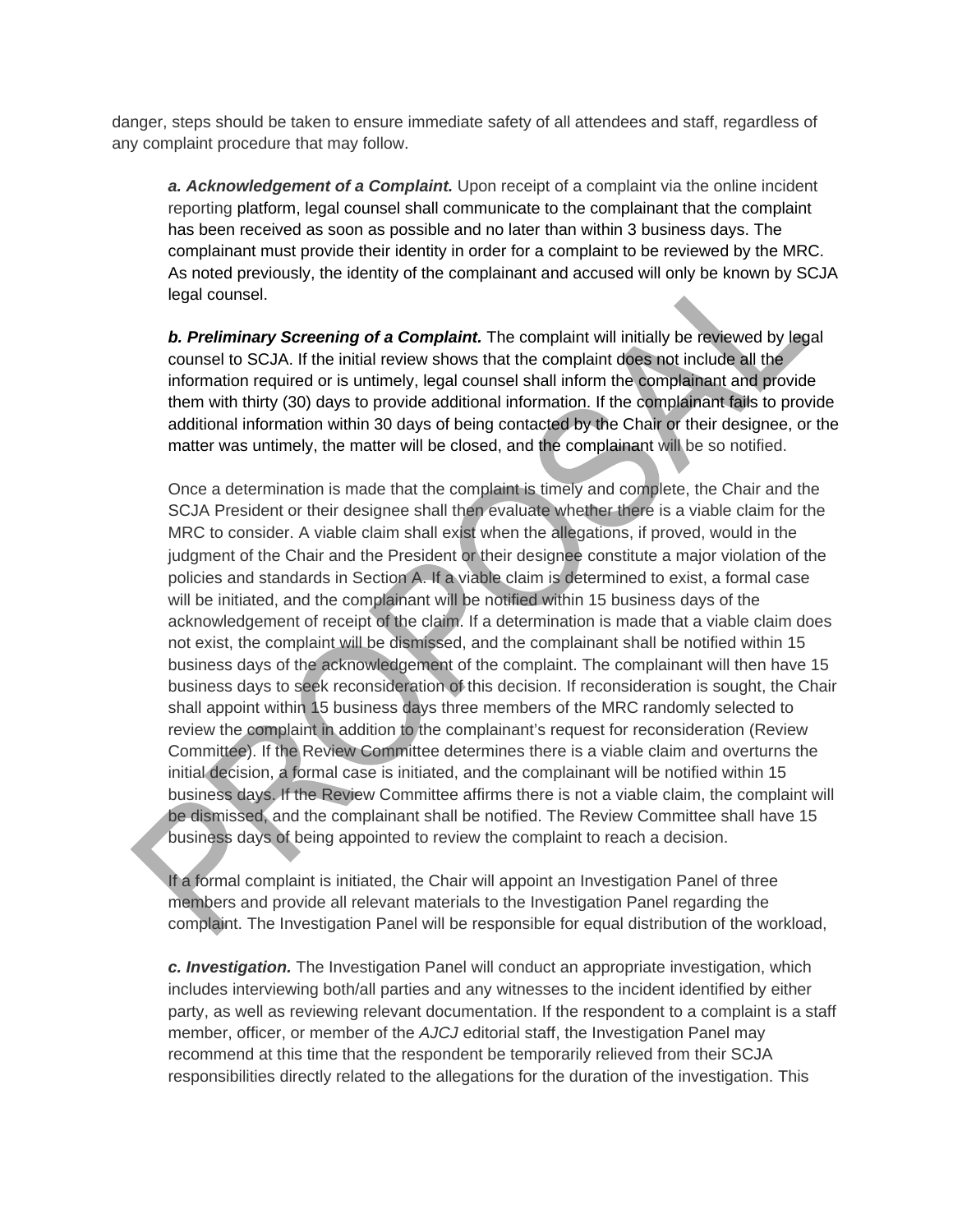recommendation by the Investigation Panel must be unanimous and may be appealed by the respondent according to the procedures outlined in Section g below.

*d. Report*. Upon completion of the investigation, the Investigation Panel will write a brief preliminary report stating whether it finds that the respondent violated SCJA policies and the recommended correctional measures, if any. The Investigation Panel will provide the respondent and complainant with 15 business days to respond to the preliminary report and recommended correctional measures in writing prior to issuing a final report and imposing any applicable correctional measures.

If after receiving a respondent's and complainant's responses to the preliminary report, the decision of the Investigation Panel has changed, a revised preliminary report will be issued within 15 business days giving respondent and complainant a second opportunity to provide a response within 15 business days.

After reviewing the respondent's and complainant's responses, the Investigation Panel will submit a written summary of its final decision and any recommended correctional measures adopted by majority vote of the Investigation Panel, to the full MRC.

*e. Final Decision.* An MRC meeting will be held to vote on the Investigation Panel's decision and recommendations. The MRC will vote on adopting the Investigation Panel's decision and recommendations in full, to reject both the Investigation Panel's decision and recommendations, or to adopt the Investigation Panel's decision but change the Correctional Measures to be implemented. If the MRC votes to accept the Investigation Panel's decision, but changes the Correctional Measures, the MRC must specify which Correctional Measures will be implemented and the reasons supporting the change. All votes taken on these matters will be by a majority. The final decision will be sent in a final report to the accused and complainant via SCJA legal counsel within 3 business days of the MRC meeting. If the MRC requires more time to make its final decision, both the respondent and complainant will be notified every 15 business days. The entire process, from submitting a complaint to receiving a final report, may take as long as 5-6 months.

*f***.** *Correctional Measures.* When a complaint is found to have merit, the respondent may be subject to one or more of the following correctional measures:

**1.** Issuing a written warning and retaining a record of that warning in case of future violations

**2.** Termination of any current or scheduled SCJA conference participation and any SCJA responsibilities or appointments held

**3.** Barring the person from assuming any future governance positions within SCJA

**4.** Barring the person from participating in future SCJA conferences or events, and/or

**5.** Revoking SCJA membership.